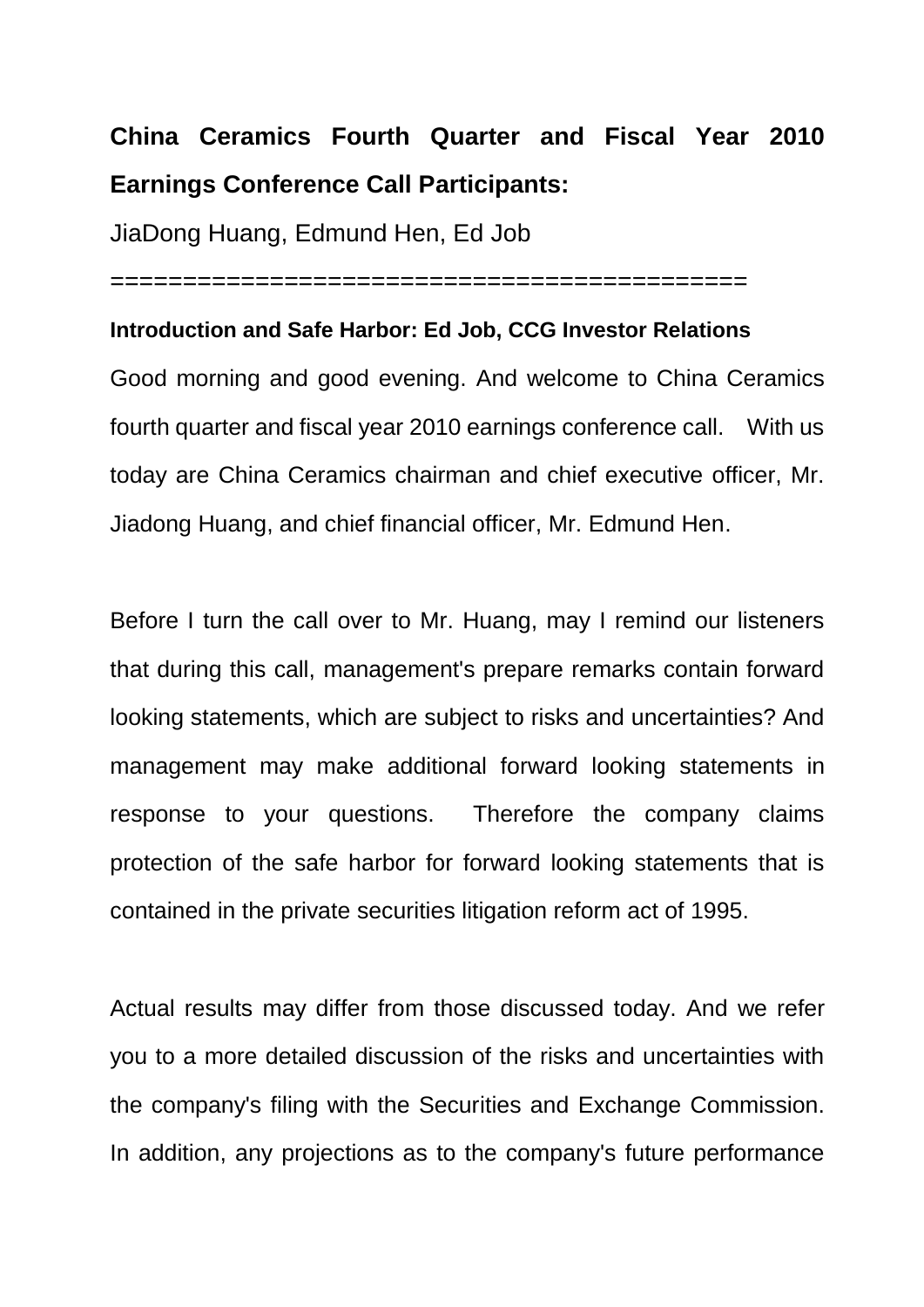represent management's estimates as of today, March 14, 2011. China Ceramics assumes no obligation to update these projections in the future as market conditions change.

To supplement its financial results presented in accordance with IFRS, management may make reference to certain non GAAP financial measures, which the company believes provides meaningful additional information to understand the company's performance. A statement reconciling any non GAAP measures to nearest GAAP equivalents can be found on the earnings press release earlier today.

And now, it's my pleasure to turn the call over to China Ceramics chairman and CEO, Mr. Jiadong Huang and CFO, Mr. Edmund Hen, who will be translating for Mr. Huang. Mr. Huang, you may proceed.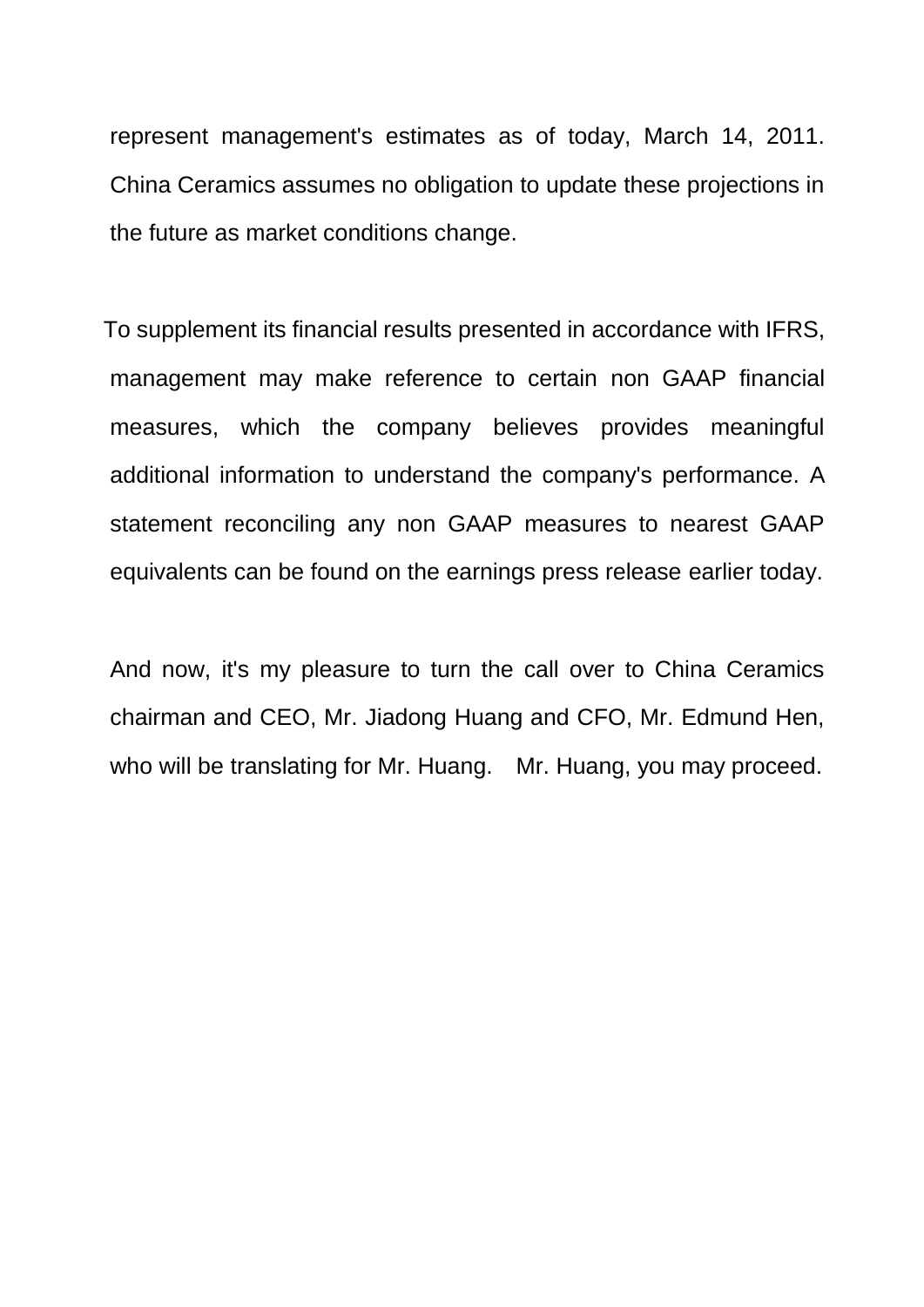## **Opening Remarks: Mr. Huang, CEO of China Ceramics**

谢谢Ed(艾德)。

感谢各位参加今天的电话会议。

Thank you, Ed.

Welcome to everyone and thank you for joining us today.

今天很高兴能在这里向大家报告2010第四季度以及2010财年的财务结 果. 今年我们在实现公司业务计划上取得了显著成效,并将使中国陶瓷 在今后几年中保持快速增长的趋势.

We are very pleased to report exceptional results for the fourth quarter and fiscal year 2010. This year, we also made significant progress in the execution of our business plan and positioning of China Ceramics well to continue its rapid growth in the years ahead.

2010年四季度的财务亮点包括:

- 收入同比增长27.9%, 达到10.686亿人民币, 相当于1.592亿美元
- 和2009年相比,毛利增长33.9%,达到3.39亿人民币,相当于5050 万美元
- 毛利率从2009年的30.3%增长到达31.7%.
- 净利润同比增长47.5%, 达到2.255亿人民币, 相当于3360万美元
- 稀释后的每股收益达到16.96元人民币,折合2.53美元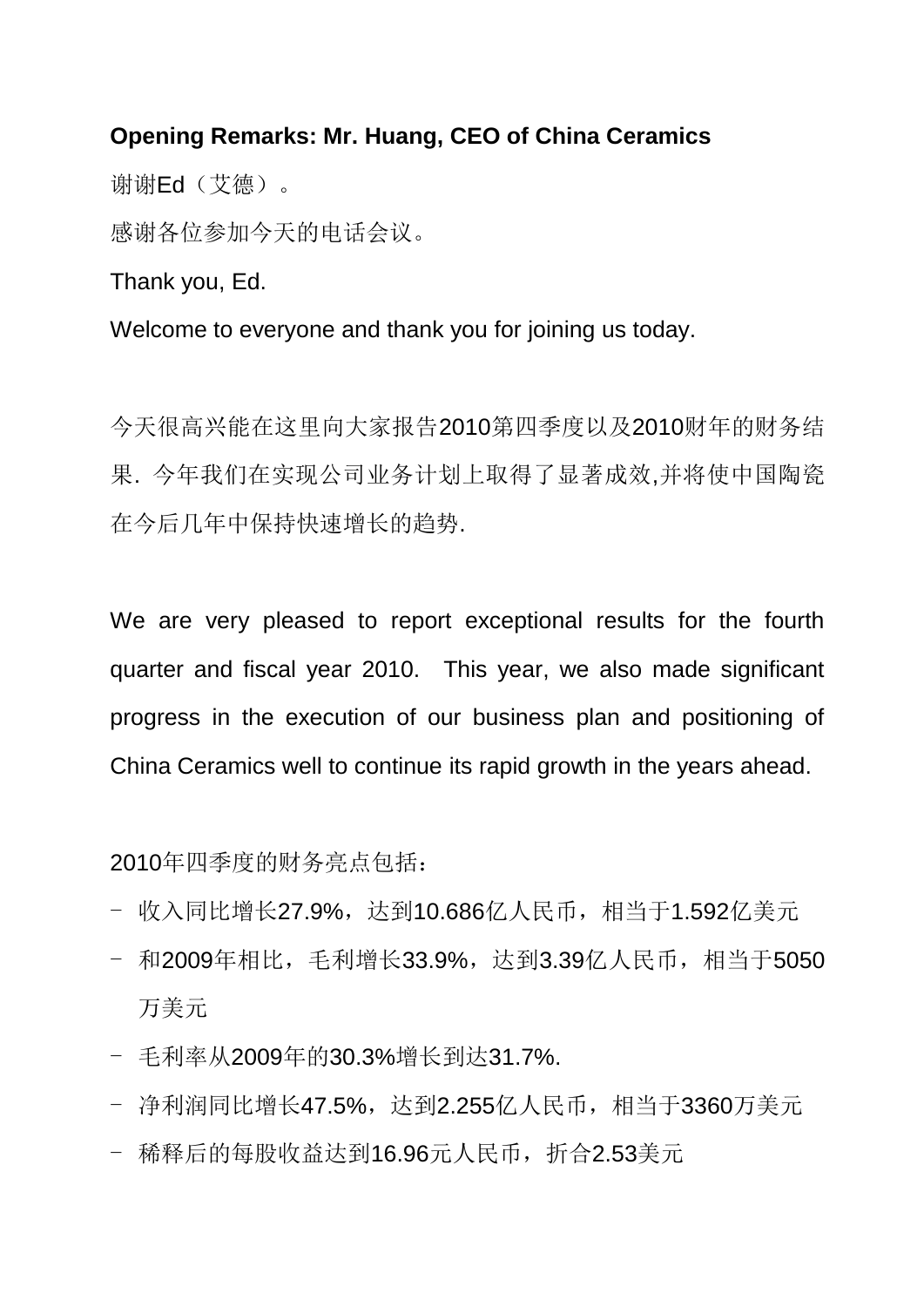The highlights for 2010 include:

- Revenues up 27.9% to RMB 1,068.6 million, equivalent to \$159.2 million.
- Gross profit was RMB 339 million, equivalent to \$50.5 million, representing a 33.9% increase from 2009.
- Gross profit margin was 31.7%, compared to 30.3% in the same period of 2009.
- Net profit was RMB 225.5 million, or \$33.6 million, up 47.5% from the same period of 2009.
- Revenues per share–revenues per fully diluted shares were RMB 16.96, equivalent to 2.53 US Dollars.

为了满足我们的客户无限增长的需求,我们决定拓大公司的产能,我们 晋江工厂的年产能为3220万平方米,专门生产恒达品牌。我们高安工 厂的年产量为1000万平方米,生产的瓷砖品牌有恒得利,图尔陶以及 五里桥。我们预计在2010年4月前将高安工厂的产能提高到2400万平方 米。我们预计在2011年底,公司的总产能可以到达5620万平方米。我 们的最终目标是在2012年底将公司总产能提高到7880万平方米。

In order to manage the continuing strong demand from our customers, we are committed to expanding our production capacity. Our manufacturing facility in JinJiang has capacity to produce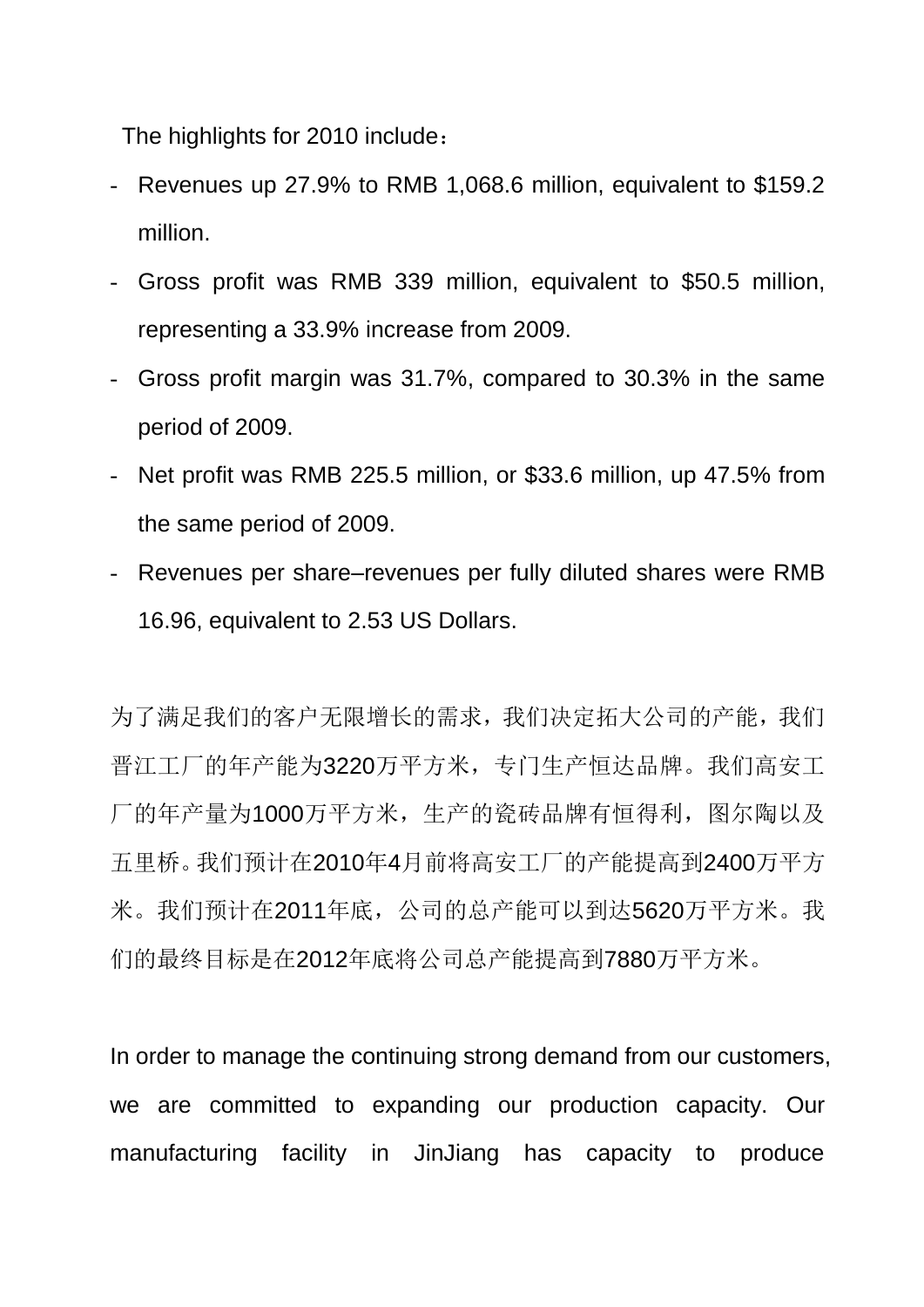approximately 32.2 million square meters of ceramic tiles. They're produced under the Hengda Brand. Our Hengdali production facility has the capacity to produce approximately 10 million square meters of ceramic tiles. They're produced under the Hengdali, Toerto, and Wuliqiao brands. We are currently working to expand the Hengdali plant to 24 million square meters by April 2011. We expect to end 2011 with total capacity of 56.2 million square meters. And our goal is to gradually expand to 78.8 million square meters by 2012.

进入 2011 年,许多激动人心的机会都在等待着我们,相信我们可以为 客户和股东创造价值。我希望我们每个季度都由卓越的成绩向大家报告。

As we enter the 2011, we are very excited with the opportunities we have for delivering positive results and creating value for our customers and shareholders. And I look forward to reporting on our progress every quarter during our earnings conference calls.

Now that I have completed translating Mr. Huang's comments, I would like to spend a few minutes discussing China Ceramics business performance. Before I go into the fourth quarter financials, let me start by providing some background about our business and industry.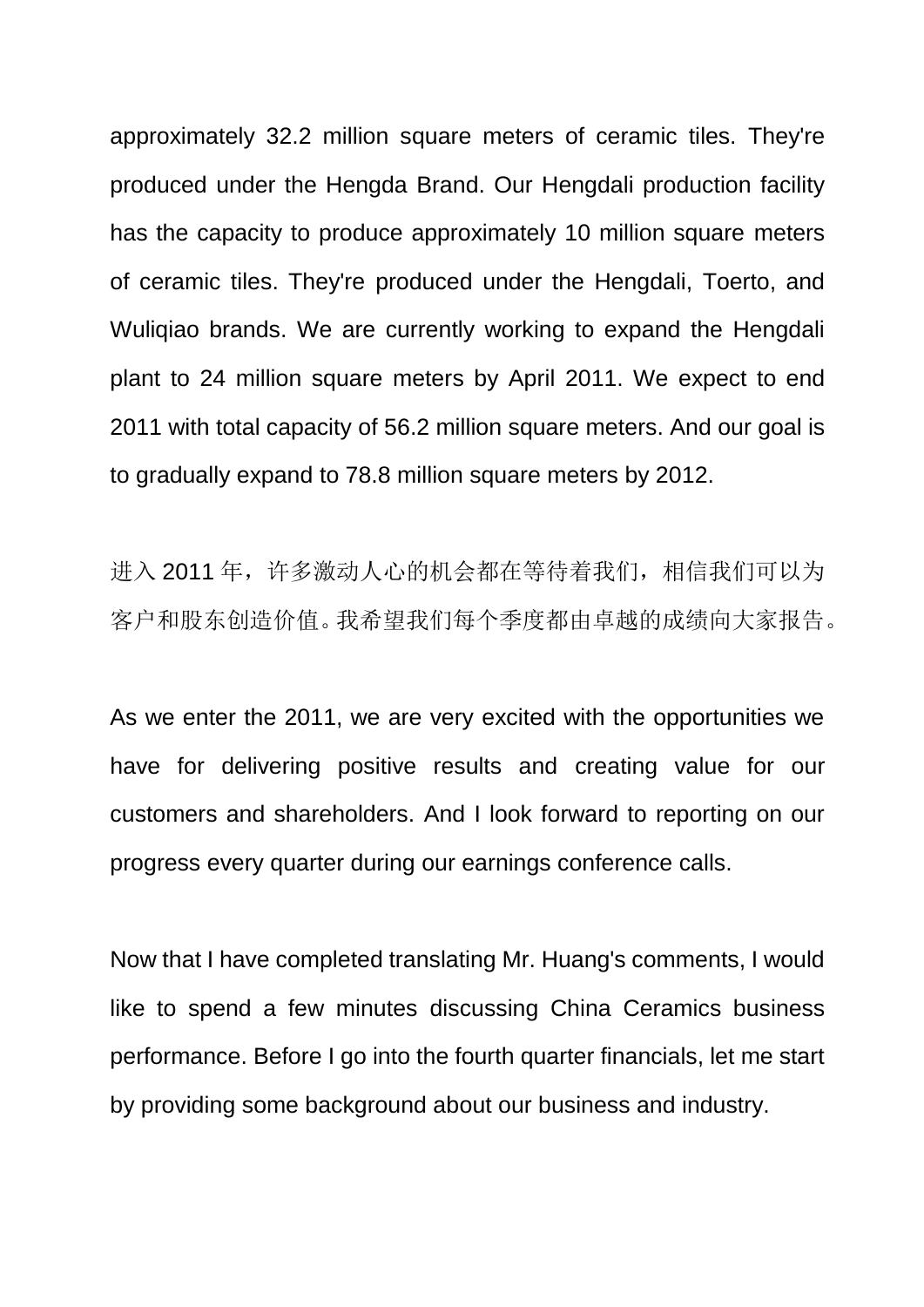China Ceramics is a manufacturer of ceramic tiles used for exterior siding and interior flooring in residential and commercial buildings. We currently have two facilities, on located in JinJiang, Fujian province and the other in Gaoan, Jiangxi province. Both locations were strategically chosen for their specific site resources and are within the major ceramic tile manufacturing areas in China.

The company was founded by our CEO, who has spent most of his career in the construction, material distribution business. Mr. Huang has served as the vice chairman of Fujian Province Ceramic Industry Association since 2006 and as the executive director of JinJiang City Chamber of Imports and Export Trades since 2007. China Ceramics has benefited from Mr. Huang's extensive knowledge in the area of the ceramic industry.

China Ceramics has a very broad product offering with five different types of tiles with over 2000 different combinations of products, colors and sizes. About 80 percent of our product is sold through our 40 exclusive distributors. The top 10 customers have worked with China Ceramics for approximately 10 years each. About 90 percent of our products are tailor-made for our customers, which gives us pricing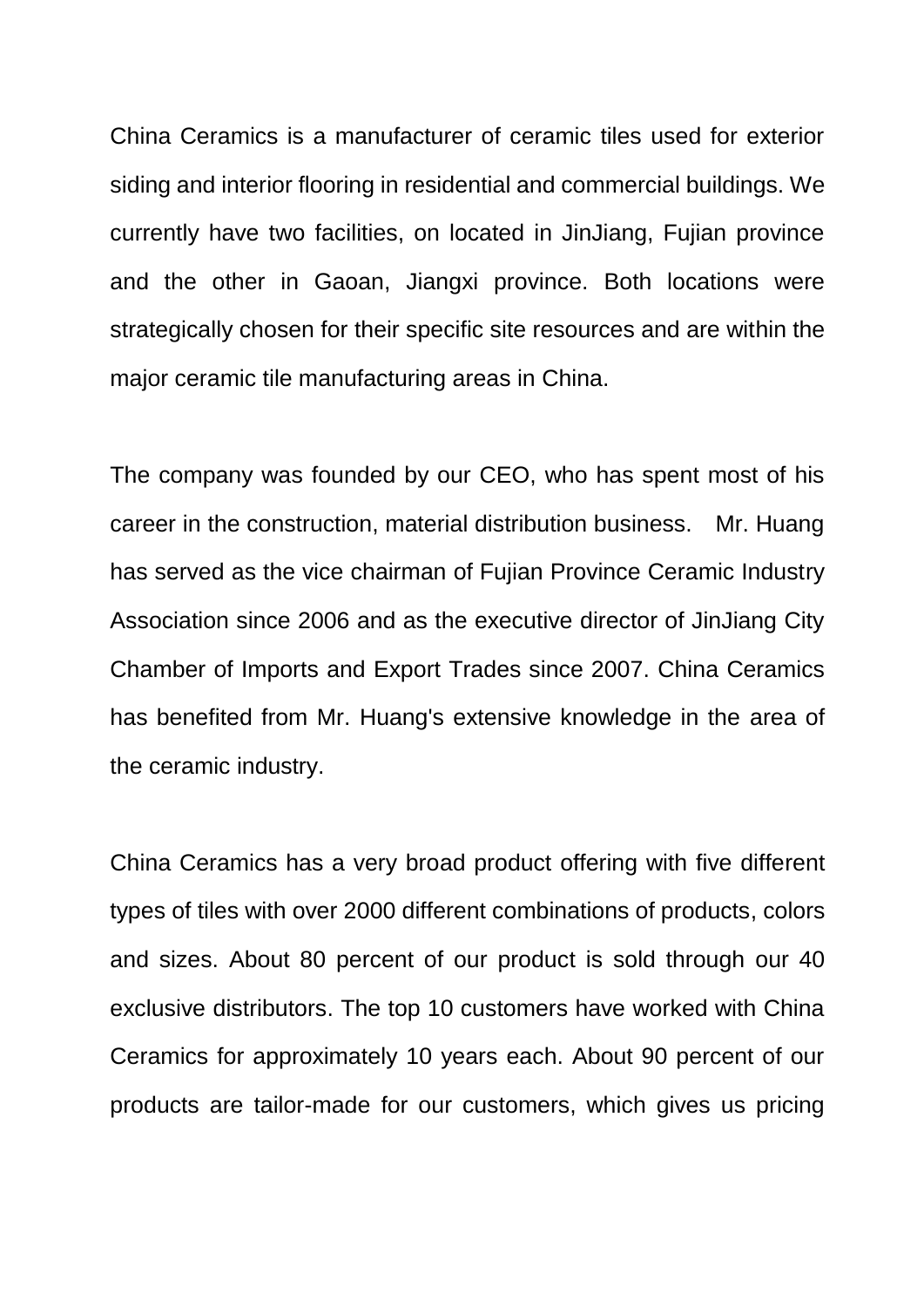powers and allows us to price 15 to 20 percent above our competitors.

We also differentiate ourselves through our strong R&D capabilities. We are known for the superior quality of our products as well as our ability to meet customer specifications consistently. In 2010, China Ceramic was the only ceramics company recognized among Asia's top 500 brands.

The key underlying trends supporting the growth of our business include, firstly, the continued trend towards the urbanization of China; secondly, government plan to invest in low income housing. The current target is to build 36 million units of low income housing over the next five years, of which 10 million will be built this year; and thirdly, the generally improved the living standards driven by higher per capita GDP in China.

With this macroeconomic scenario as a backdrop, we see the significant opportunity for China Ceramics to grow its top and bottom line in the years ahead while we gradually expand the capacity of our two production plans to meet the demand from our customers.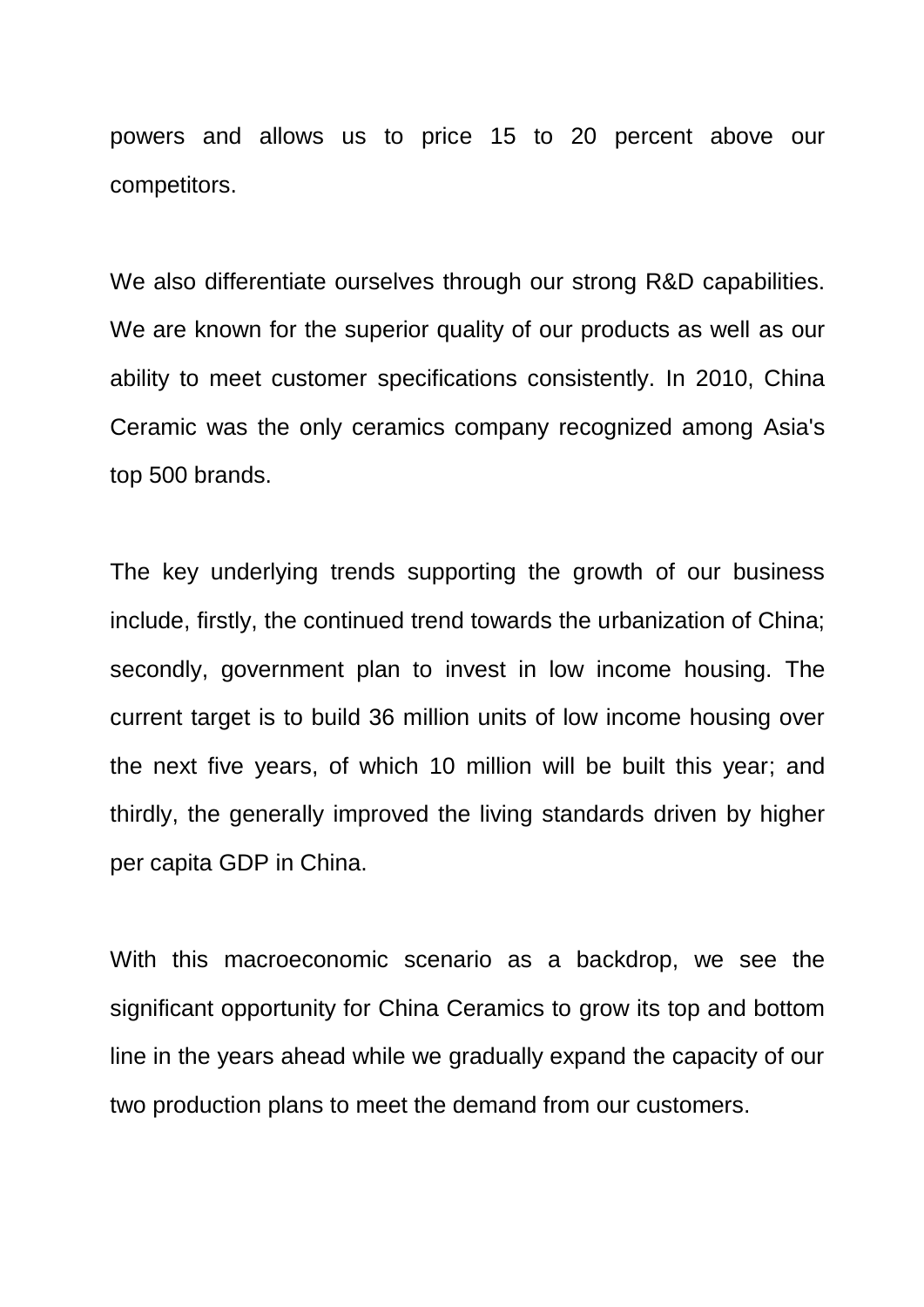Now, moving on to a more detailed discussion of our financial results….

### **[Overview of Q4 results: Edmund Hen, Chief Financial Officer]**

**Revenue** for the fourth quarter of 2010 was RMB 273.1 million, equivalent to \$42.5 million, up 24.3 percent compared to last year. The increase was primarily driven by a 17.4 percent increase in sales volume due to the increased production capacity at the Hengdali plant in Jiangxi Province. Hengda and Hengdali plants contribute RMB 217.2 million and RMB 55.9 million of the total revenue in the final quarter of 2010, respectively.

**Gross profit** for the fourth quarter of 2010 was RMB 91.5 million, or \$14.2 million, up 27.6 percent from the last year. Gross margin was 33.5 percent, compared to 32.6 percent for the same period last year. The year over year increase in gross profits was driven by higher sales volume and higher gross margin from our new products at our Hengdali operation.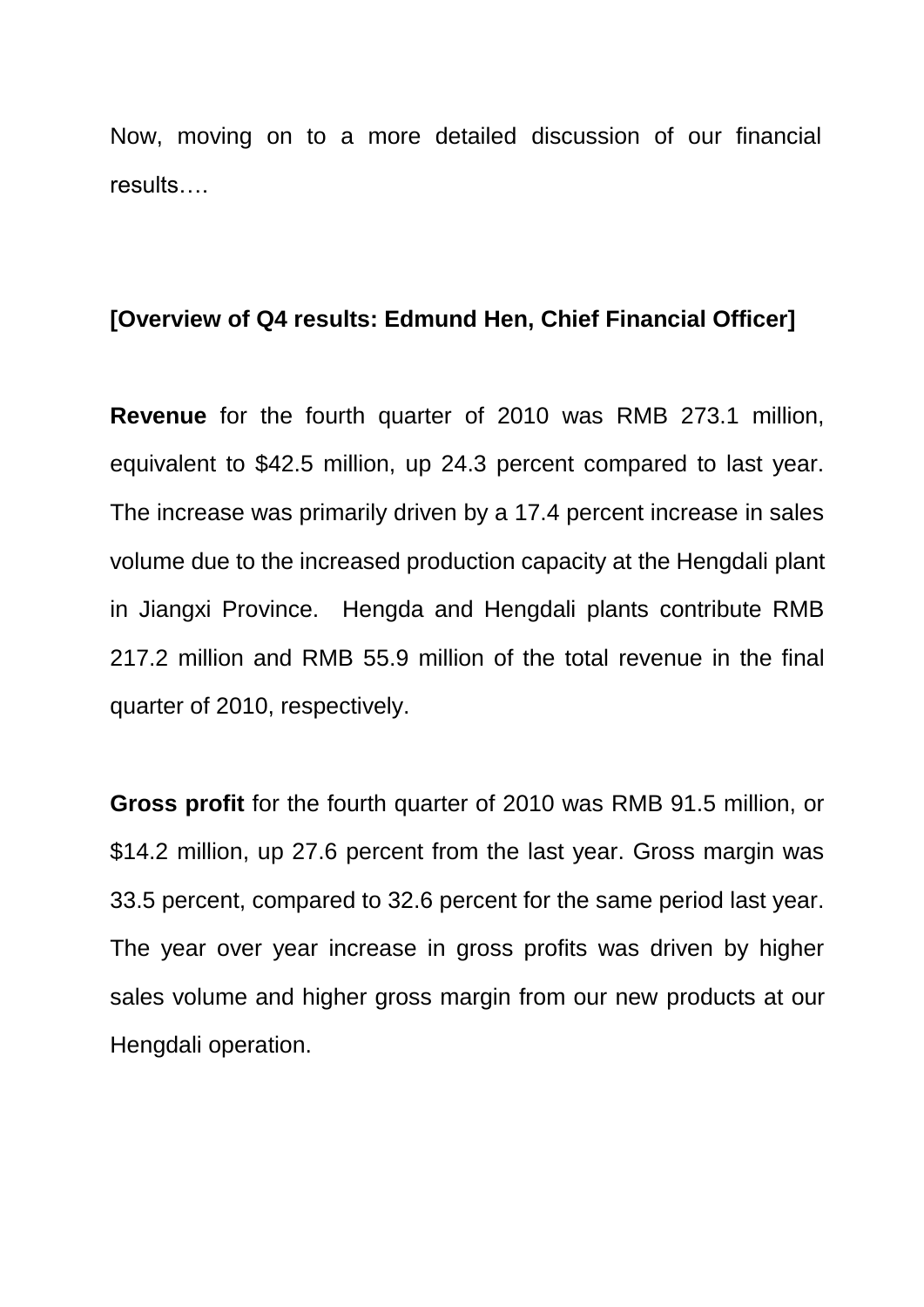**Administrative expenses** for the fourth quarter were RMB 6.5 million, or \$1 million, up 140.7 percent from last year. The year over year increase was primarily due to the additional depreciation and amortization expenses incurred for the acquisition of property, plants and equipment as well as consulting expenses related to public offering in November 2010, and from legal consulting and other expenses related to China Ceramics' status as a public company.

**Selling distribution expenses** for the fourth quarter of 2010 were RMB 2.4 million, or \$0.4 million, or 0.9 percent of sales, compared to RMB 1.9 million, or 0.9 percent of sales in the same period of 2009. The year over year increase in selling expenses was due to the higher payroll of RMB 0.2 million and advertising expenses RMB 0.3 million at the newly acquired Hengdali facility.

**Finance costs** for the fourth quarter were RMB 1.5 million, or \$0.2 million, up 275 percent from last year as a result of debts incurred from the acquisition of Hengdali.

**Profit from operation** for the fourth quarter was RMB 83.6 million or \$13 million, up 20.5 percent from last year. The year over year increase in profits from operations was the result of higher revenue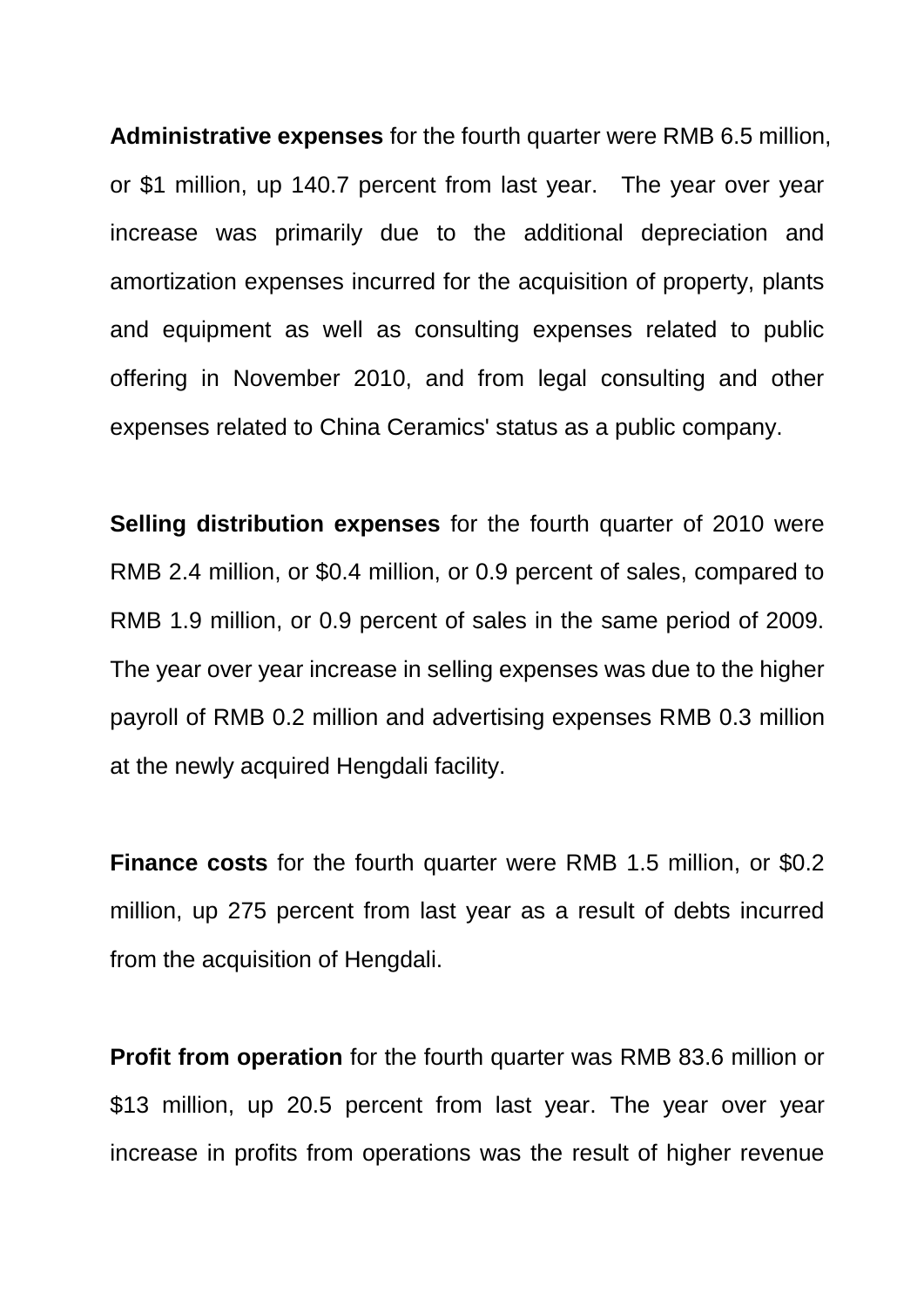and the absence of one-time merger costs of RMB 26.4 million incurred in the fourth quarter of 2009.

**Other income** for the fourth quarter of 2010 was RMB 1 million, or \$0.2 million, down 56.5 percent from the RMB 2.3 million in the same period of 2009. Other income mainly consisted of sales of waste parts, such as scrap metals, gears and transportation belts from the equipments and moldings and foreign exchange gain or loss. The year over year decrease in other income was primarily due to foreign exchange loss of RMB 0.8 million in the final quarter.

**Net profit** for the fourth quarter of 2010 was RMB 60.5 million, or \$9.4 million, up 133.5 percent from the same period in 2009. The year over year increase in the net profits was primarily driven by strong growth in revenue of Hengdali in 2010 and the absence of one-time merger costs incurred in November 2009, which reduced the net profit for the fourth quarter of 2009.

**Earnings per fully diluted share** were RMB 3.71, or \$0.58, for the fourth quarter of 2010, up 22.4 percent from the same period in (last) year. The year over year increase in earnings per share was mainly due to the strong growth in net profits, partially offset by increase in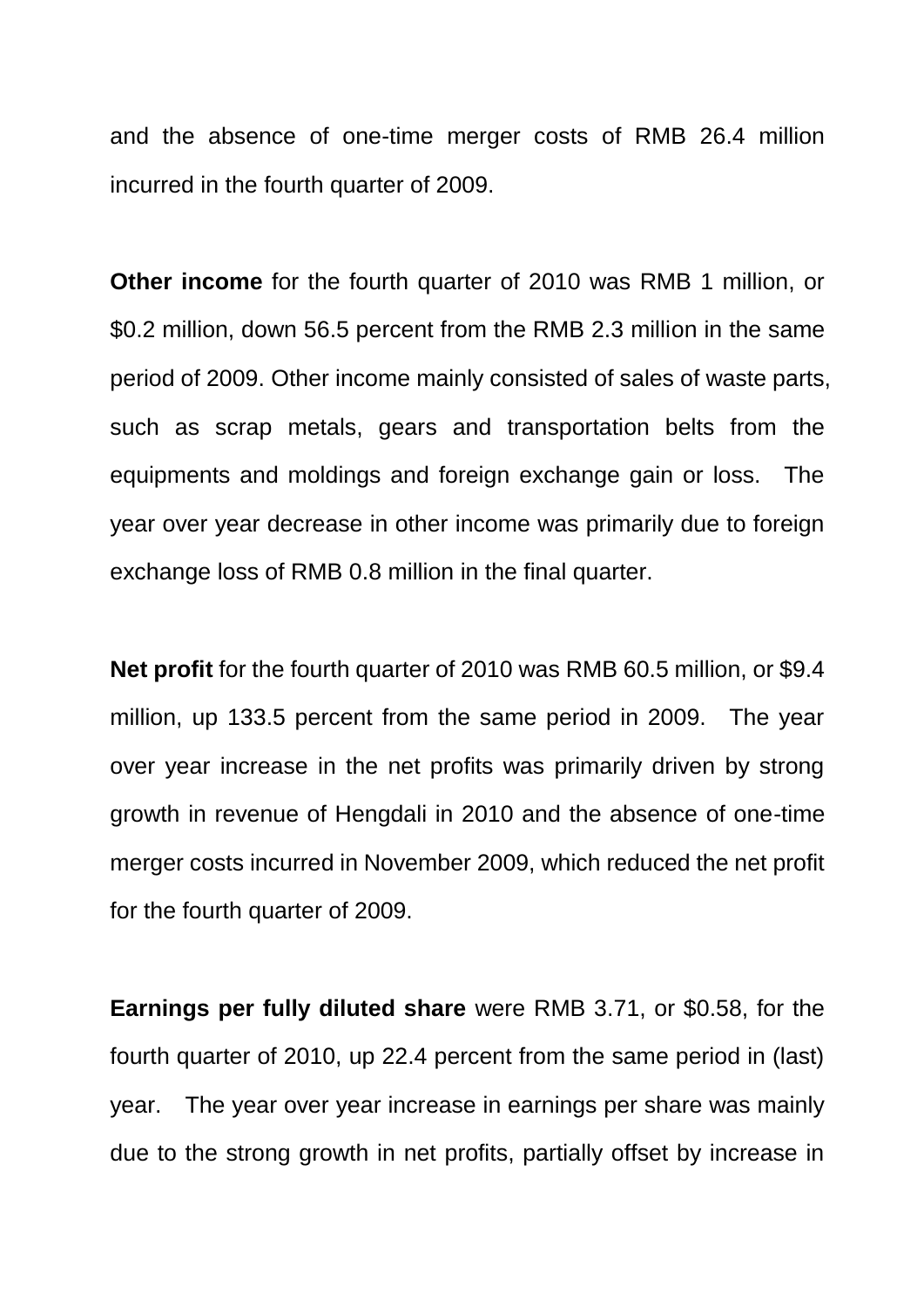numbers of share outstanding. On November 24, 2010, 3.35 million shares were issued, bringing the number of issued and outstanding shares to approximately 16.5 million as of December 31, 2010.

Turning to our balance sheet, we had cash of RMB 263.5 million, or \$39.9 million, at the end of the year. As of the balance sheet date, we have inventory turnover of 73 days. Receivables turnover was 95 days, and the payables turnover was 76 days. Bank borrowings were RMB 97 million, or \$14.7 million. During the year, capital expenditures amounted to RMB 192 million, equivalent to \$28.6 million.

### **Moving on to outlook:**

Turning to our outlook, the company's backlog of orders for delivery in the first quarter of 2011 is approximately \$49.0 million, representing a year-over-year growth rate of 33.4 percent compared to the first quarter of 2010. The expected sales volume in the first quarter of 2011 is approximately 11.5 million square meters, representing a 30.7 percent increase from the same period last year. Overall, we are very excited about our future prospects. And we look forward to reporting positive results in quarters ahead.